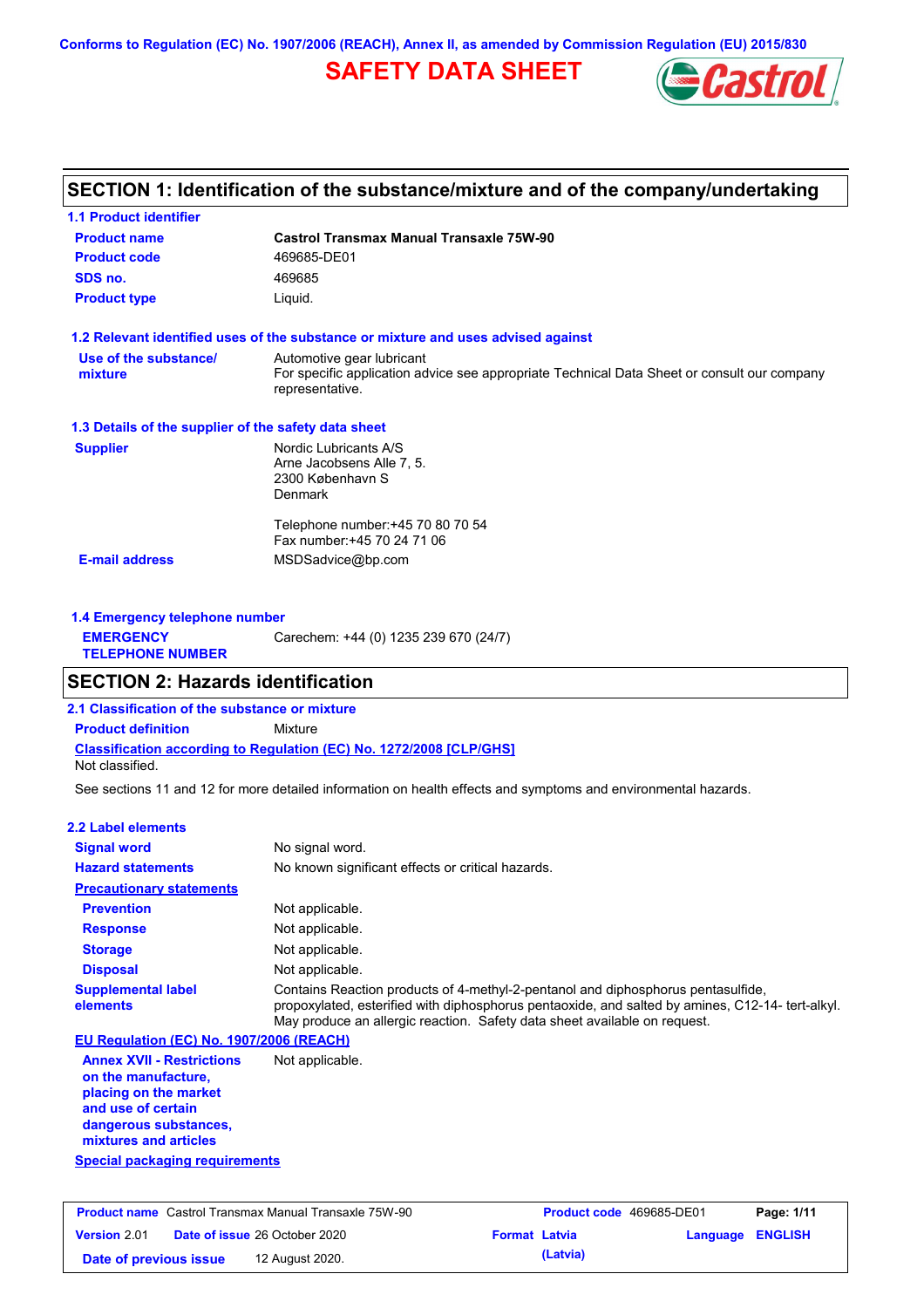## **SECTION 2: Hazards identification**

| <b>Containers to be fitted</b><br>with child-resistant<br>fastenings                                                     | Not applicable.                                                                                               |
|--------------------------------------------------------------------------------------------------------------------------|---------------------------------------------------------------------------------------------------------------|
| <b>Tactile warning of danger</b>                                                                                         | Not applicable.                                                                                               |
| 2.3 Other hazards                                                                                                        |                                                                                                               |
| <b>Results of PBT and vPvB</b><br>assessment                                                                             | Product does not meet the criteria for PBT or vPvB according to Regulation (EC) No. 1907/2006,<br>Annex XIII. |
| <b>Product meets the criteria</b><br>for PBT or vPvB according<br>to Regulation (EC) No.<br><b>1907/2006, Annex XIII</b> | This mixture does not contain any substances that are assessed to be a PBT or a vPvB.                         |
| Other hazards which do<br>not result in classification                                                                   | Defatting to the skin.                                                                                        |

## **SECTION 3: Composition/information on ingredients**

### **3.2 Mixtures**

Mixture **Product definition**

Synthetic base stock. Proprietary performance additives.

| <b>Product/ingredient</b><br>name                             | <b>Identifiers</b>                                                                     | %           | <b>Regulation (EC) No.</b><br>1272/2008 [CLP] | <b>Type</b> |
|---------------------------------------------------------------|----------------------------------------------------------------------------------------|-------------|-----------------------------------------------|-------------|
| 1-Decene, homopolymer,<br>hydrogenated                        | REACH #: 01-2119486452-34<br>$EC: 500-183-1$<br>CAS: 68037-01-4                        | $≥25 - ≤50$ | Asp. Tox. 1, H304                             | $[1]$       |
| Dec-1-ene, trimers, hydrogenated                              | REACH #: 01-2119493949-12<br>EC: 500-393-3<br>CAS: 157707-86-3                         | 225 - ≤50   | Asp. Tox. 1, H304                             | $[1]$       |
| Distillates (petroleum), solvent-<br>dewaxed heavy paraffinic | REACH #: 01-2119471299-27<br>$EC: 265-169-7$<br>CAS: 64742-65-0<br>Index: 649-474-00-6 | ≤10         | Asp. Tox. 1, H304                             | [1] [2]     |

**See Section 16 for the full text of the H statements declared above.**

**Type** 

[1] Substance classified with a health or environmental hazard

[2] Substance with a workplace exposure limit

[3] Substance meets the criteria for PBT according to Regulation (EC) No. 1907/2006, Annex XIII

[4] Substance meets the criteria for vPvB according to Regulation (EC) No. 1907/2006, Annex XIII

[5] Substance of equivalent concern

[6] Additional disclosure due to company policy

Occupational exposure limits, if available, are listed in Section 8.

### **SECTION 4: First aid measures**

#### **4.1 Description of first aid measures**

| Eye contact                       | In case of contact, immediately flush eyes with plenty of water for at least 15 minutes. Eyelids<br>should be held away from the eyeball to ensure thorough rinsing. Check for and remove any<br>contact lenses. Get medical attention. |
|-----------------------------------|-----------------------------------------------------------------------------------------------------------------------------------------------------------------------------------------------------------------------------------------|
| <b>Skin contact</b>               | Wash skin thoroughly with soap and water or use recognised skin cleanser. Remove<br>contaminated clothing and shoes. Wash clothing before reuse. Clean shoes thoroughly before<br>reuse. Get medical attention if irritation develops.  |
| <b>Inhalation</b>                 | If inhaled, remove to fresh air. Get medical attention if symptoms occur.                                                                                                                                                               |
| <b>Ingestion</b>                  | Do not induce vomiting unless directed to do so by medical personnel. Get medical attention if<br>symptoms occur.                                                                                                                       |
| <b>Protection of first-aiders</b> | No action shall be taken involving any personal risk or without suitable training.                                                                                                                                                      |

#### **4.2 Most important symptoms and effects, both acute and delayed**

See Section 11 for more detailed information on health effects and symptoms.

## **Potential acute health effects**

| <b>Inhalation</b>      | pressure.                                                    | Vapour inhalation under ambient conditions is not normally a problem due to low vapour |                         |            |
|------------------------|--------------------------------------------------------------|----------------------------------------------------------------------------------------|-------------------------|------------|
|                        | <b>Product name</b> Castrol Transmax Manual Transaxle 75W-90 | <b>Product code</b> 469685-DE01                                                        |                         | Page: 2/11 |
| Version 2.01           | <b>Date of issue 26 October 2020</b>                         | <b>Format Latvia</b>                                                                   | <b>Language ENGLISH</b> |            |
| Date of previous issue | 12 August 2020.                                              | (Latvia)                                                                               |                         |            |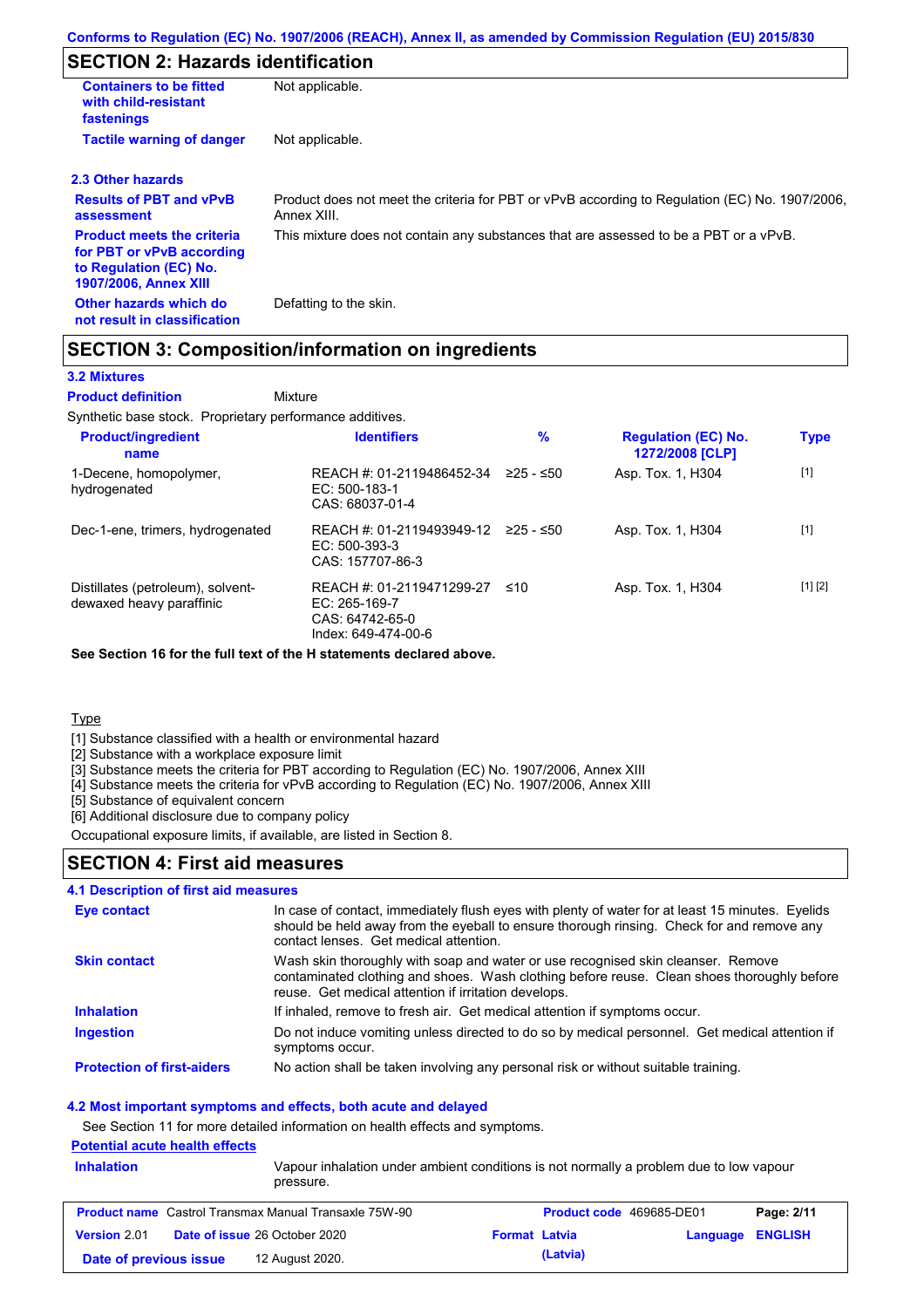### **Conforms to Regulation (EC) No. 1907/2006 (REACH), Annex II, as amended by Commission Regulation (EU) 2015/830**

# **SECTION 4: First aid measures**

| <b>Ingestion</b>    | No known significant effects or critical hazards.                                                                 |
|---------------------|-------------------------------------------------------------------------------------------------------------------|
| <b>Skin contact</b> | Defatting to the skin. May cause skin dryness and irritation.                                                     |
| <b>Eye contact</b>  | No known significant effects or critical hazards.                                                                 |
|                     | Delayed and immediate effects as well as chronic effects from short and long-term exposure                        |
| <b>Inhalation</b>   | Overexposure to the inhalation of airborne droplets or aerosols may cause irritation of the<br>respiratory tract. |
| <b>Ingestion</b>    | Ingestion of large quantities may cause nausea and diarrhoea.                                                     |
| <b>Skin contact</b> | Prolonged or repeated contact can defat the skin and lead to irritation and/or dermatitis.                        |
| <b>Eye contact</b>  | Potential risk of transient stinging or redness if accidental eye contact occurs.                                 |
|                     |                                                                                                                   |

# **4.3 Indication of any immediate medical attention and special treatment needed<br>Notes to physician** Treatment should in general be symptomatic and directed to relieving

| Treatment should in general be symptomatic and directed to relieving any effects.<br><b>Notes to physician</b> |                                                                                                                                                                                                                                                                                                                                                                   |  |  |  |  |
|----------------------------------------------------------------------------------------------------------------|-------------------------------------------------------------------------------------------------------------------------------------------------------------------------------------------------------------------------------------------------------------------------------------------------------------------------------------------------------------------|--|--|--|--|
| <b>SECTION 5: Firefighting measures</b>                                                                        |                                                                                                                                                                                                                                                                                                                                                                   |  |  |  |  |
| 5.1 Extinguishing media                                                                                        |                                                                                                                                                                                                                                                                                                                                                                   |  |  |  |  |
| <b>Suitable extinguishing</b><br>media                                                                         | In case of fire, use foam, dry chemical or carbon dioxide extinguisher or spray.                                                                                                                                                                                                                                                                                  |  |  |  |  |
| <b>Unsuitable extinguishing</b><br>media                                                                       | Do not use water jet. The use of a water jet may cause the fire to spread by splashing the<br>burning product.                                                                                                                                                                                                                                                    |  |  |  |  |
| 5.2 Special hazards arising from the substance or mixture                                                      |                                                                                                                                                                                                                                                                                                                                                                   |  |  |  |  |
| <b>Hazards from the</b><br>substance or mixture                                                                | In a fire or if heated, a pressure increase will occur and the container may burst.                                                                                                                                                                                                                                                                               |  |  |  |  |
| <b>Hazardous combustion</b><br>products                                                                        | Combustion products may include the following:<br>carbon oxides (CO, CO <sub>2</sub> ) (carbon monoxide, carbon dioxide)                                                                                                                                                                                                                                          |  |  |  |  |
| 5.3 Advice for firefighters                                                                                    |                                                                                                                                                                                                                                                                                                                                                                   |  |  |  |  |
| <b>Special precautions for</b><br>fire-fighters                                                                | No action shall be taken involving any personal risk or without suitable training. Promptly<br>isolate the scene by removing all persons from the vicinity of the incident if there is a fire.                                                                                                                                                                    |  |  |  |  |
| <b>Special protective</b><br>equipment for fire-fighters                                                       | Fire-fighters should wear appropriate protective equipment and self-contained breathing<br>apparatus (SCBA) with a full face-piece operated in positive pressure mode. Clothing for fire-<br>fighters (including helmets, protective boots and gloves) conforming to European standard EN<br>469 will provide a basic level of protection for chemical incidents. |  |  |  |  |

# **SECTION 6: Accidental release measures**

|                                                          | 6.1 Personal precautions, protective equipment and emergency procedures                                                                                                                                                                                                                                                                                                                        |
|----------------------------------------------------------|------------------------------------------------------------------------------------------------------------------------------------------------------------------------------------------------------------------------------------------------------------------------------------------------------------------------------------------------------------------------------------------------|
| For non-emergency<br>personnel                           | No action shall be taken involving any personal risk or without suitable training. Evacuate<br>surrounding areas. Keep unnecessary and unprotected personnel from entering. Do not touch<br>or walk through spilt material. Floors may be slippery; use care to avoid falling. Put on<br>appropriate personal protective equipment.                                                            |
| For emergency responders                                 | If specialised clothing is required to deal with the spillage, take note of any information in<br>Section 8 on suitable and unsuitable materials. See also the information in "For non-<br>emergency personnel".                                                                                                                                                                               |
| <b>6.2 Environmental</b><br>precautions                  | Avoid dispersal of spilt material and runoff and contact with soil, waterways, drains and sewers.<br>Inform the relevant authorities if the product has caused environmental pollution (sewers,<br>waterways, soil or air).                                                                                                                                                                    |
| 6.3 Methods and material for containment and cleaning up |                                                                                                                                                                                                                                                                                                                                                                                                |
| <b>Small spill</b>                                       | Stop leak if without risk. Move containers from spill area. Absorb with an inert material and<br>place in an appropriate waste disposal container. Dispose of via a licensed waste disposal<br>contractor.                                                                                                                                                                                     |
| Large spill                                              | Stop leak if without risk. Move containers from spill area. Prevent entry into sewers, water<br>courses, basements or confined areas. Contain and collect spillage with non-combustible.<br>absorbent material e.g. sand, earth, vermiculite or diatomaceous earth and place in container<br>for disposal according to local regulations. Dispose of via a licensed waste disposal contractor. |

| <b>Product name</b> Castrol Transmax Manual Transaxle 75W-90 |  | <b>Product code</b> 469685-DE01      |                      | Page: 3/11 |                  |  |
|--------------------------------------------------------------|--|--------------------------------------|----------------------|------------|------------------|--|
| Version 2.01                                                 |  | <b>Date of issue 26 October 2020</b> | <b>Format Latvia</b> |            | Language ENGLISH |  |
| Date of previous issue                                       |  | 12 August 2020.                      |                      | (Latvia)   |                  |  |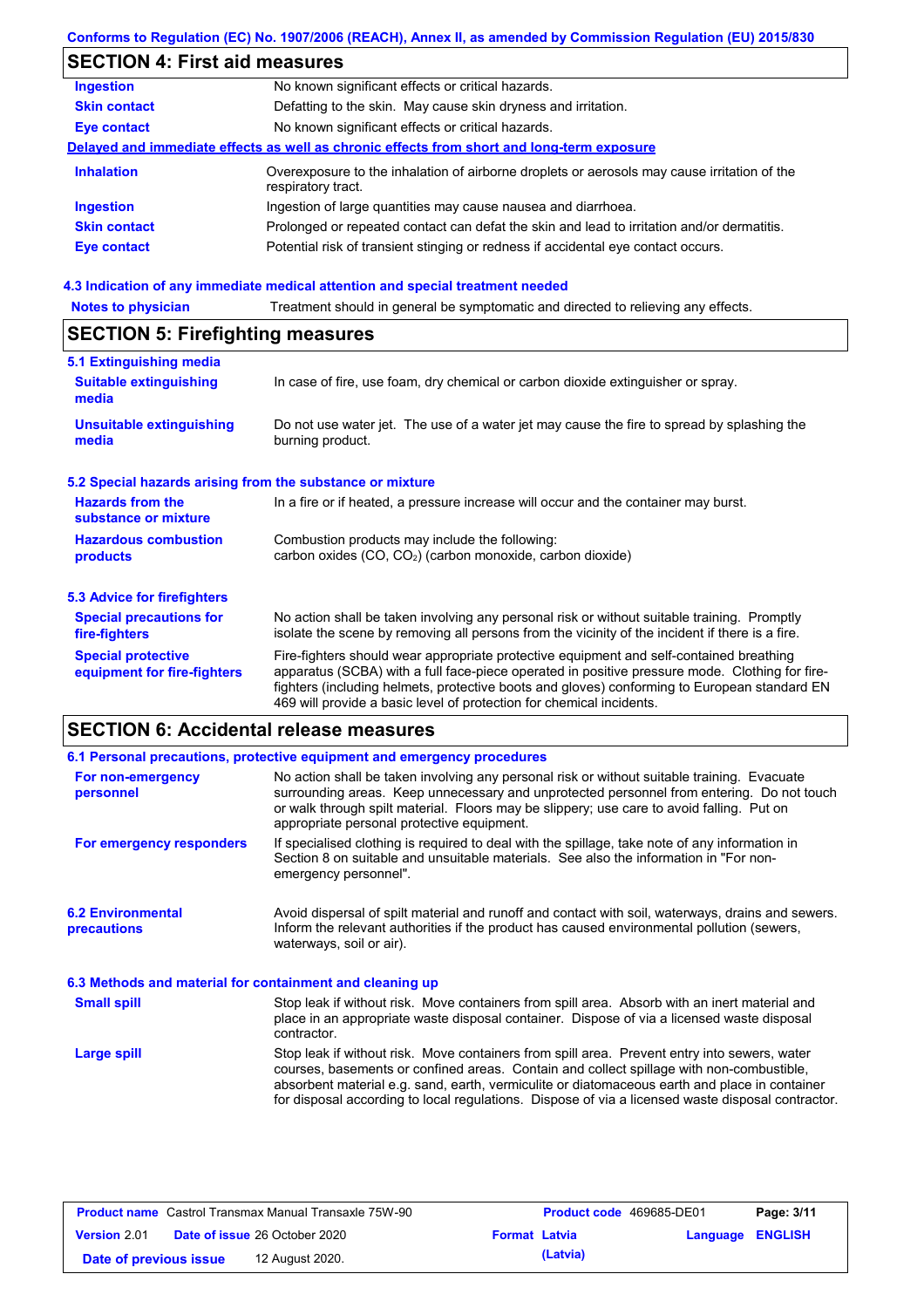## **SECTION 6: Accidental release measures**

| 6.4 Reference to other | See Section 1 for emergency contact information.                            |
|------------------------|-----------------------------------------------------------------------------|
| sections               | See Section 5 for firefighting measures.                                    |
|                        | See Section 8 for information on appropriate personal protective equipment. |
|                        | See Section 12 for environmental precautions.                               |
|                        | See Section 13 for additional waste treatment information.                  |
|                        |                                                                             |

## **SECTION 7: Handling and storage**

| 7.1 Precautions for safe handling                                                    |                                                                                                                                                                                                                                                                                                                                                                                                                                                                                          |  |  |  |
|--------------------------------------------------------------------------------------|------------------------------------------------------------------------------------------------------------------------------------------------------------------------------------------------------------------------------------------------------------------------------------------------------------------------------------------------------------------------------------------------------------------------------------------------------------------------------------------|--|--|--|
| <b>Protective measures</b>                                                           | Put on appropriate personal protective equipment.                                                                                                                                                                                                                                                                                                                                                                                                                                        |  |  |  |
| <b>Advice on general</b><br>occupational hygiene                                     | Eating, drinking and smoking should be prohibited in areas where this material is handled.<br>stored and processed. Wash thoroughly after handling. Remove contaminated clothing and<br>protective equipment before entering eating areas. See also Section 8 for additional<br>information on hygiene measures.                                                                                                                                                                         |  |  |  |
| <b>7.2 Conditions for safe</b><br>storage, including any<br><b>incompatibilities</b> | Store in accordance with local regulations. Store in a dry, cool and well-ventilated area, away<br>from incompatible materials (see Section 10). Keep away from heat and direct sunlight. Keep<br>container tightly closed and sealed until ready for use. Containers that have been opened must<br>be carefully resealed and kept upright to prevent leakage. Store and use only in equipment/<br>containers designed for use with this product. Do not store in unlabelled containers. |  |  |  |
| <b>Not suitable</b>                                                                  | Prolonged exposure to elevated temperature.                                                                                                                                                                                                                                                                                                                                                                                                                                              |  |  |  |
| 7.3 Specific end use(s)                                                              |                                                                                                                                                                                                                                                                                                                                                                                                                                                                                          |  |  |  |
| <b>Recommendations</b>                                                               | See section 1.2 and Exposure scenarios in annex, if applicable.                                                                                                                                                                                                                                                                                                                                                                                                                          |  |  |  |
|                                                                                      | <b>SECTION 8: Exposure controls/personal protection</b>                                                                                                                                                                                                                                                                                                                                                                                                                                  |  |  |  |
| <b>8.1 Control parameters</b>                                                        |                                                                                                                                                                                                                                                                                                                                                                                                                                                                                          |  |  |  |
| <b>Occupational exposure limits</b>                                                  |                                                                                                                                                                                                                                                                                                                                                                                                                                                                                          |  |  |  |
| <b>Product/ingredient name</b>                                                       | <b>Exposure limit values</b>                                                                                                                                                                                                                                                                                                                                                                                                                                                             |  |  |  |
| Distillates (petroleum), solvent-dewaxed heavy<br>paraffinic                         | Ministers Cabinet Regulations Nr.325 - AER (Latvia).                                                                                                                                                                                                                                                                                                                                                                                                                                     |  |  |  |
|                                                                                      | TWA: 5 mg/m <sup>3</sup> 8 hours. Issued/Revised: 5/2007                                                                                                                                                                                                                                                                                                                                                                                                                                 |  |  |  |
| guidance only.                                                                       | Whilst specific OELs for certain components may be shown in this section, other components may be present in any mist,<br>vapour or dust produced. Therefore, the specific OELs may not be applicable to the product as a whole and are provided for                                                                                                                                                                                                                                     |  |  |  |
| <b>Recommended monitoring</b><br>procedures                                          | If this product contains ingredients with exposure limits, personal, workplace atmosphere or<br>biological monitoring may be required to determine the effectiveness of the ventilation or other<br>control measures and/or the necessity to use respiratory protective equipment. Reference                                                                                                                                                                                             |  |  |  |

should be made to monitoring standards, such as the following: European Standard EN 689 (Workplace atmospheres - Guidance for the assessment of exposure by inhalation to chemical agents for comparison with limit values and measurement strategy) European Standard EN 14042 (Workplace atmospheres - Guide for the application and use of procedures for the assessment of exposure to chemical and biological agents) European Standard EN 482 (Workplace atmospheres - General requirements for the performance of procedures for the measurement of chemical agents) Reference to national guidance documents for methods for the determination of hazardous substances will also be required.

#### **Derived No Effect Level**

No DNELs/DMELs available.

#### **Predicted No Effect Concentration**

No PNECs available

| <b>8.2 Exposure controls</b> |   |
|------------------------------|---|
|                              | . |

| <b>Appropriate engineering</b><br><b>controls</b> | Provide exhaust ventilation or other engineering controls to keep the relevant airborne<br>concentrations below their respective occupational exposure limits.<br>All activities involving chemicals should be assessed for their risks to health, to ensure<br>exposures are adequately controlled. Personal protective equipment should only be considered<br>after other forms of control measures (e.g. engineering controls) have been suitably evaluated.<br>Personal protective equipment should conform to appropriate standards, be suitable for use, be<br>kept in good condition and properly maintained.<br>Your supplier of personal protective equipment should be consulted for advice on selection and<br>appropriate standards. For further information contact your national organisation for standards.<br>The final choice of protective equipment will depend upon a risk assessment. It is important to<br>ensure that all items of personal protective equipment are compatible. |
|---------------------------------------------------|---------------------------------------------------------------------------------------------------------------------------------------------------------------------------------------------------------------------------------------------------------------------------------------------------------------------------------------------------------------------------------------------------------------------------------------------------------------------------------------------------------------------------------------------------------------------------------------------------------------------------------------------------------------------------------------------------------------------------------------------------------------------------------------------------------------------------------------------------------------------------------------------------------------------------------------------------------------------------------------------------------|
| Individual protection measures                    |                                                                                                                                                                                                                                                                                                                                                                                                                                                                                                                                                                                                                                                                                                                                                                                                                                                                                                                                                                                                         |

| <b>Product name</b> Castrol Transmax Manual Transaxle 75W-90 |  |                                      | <b>Product code</b> 469685-DE01 |          | Page: 4/11              |  |
|--------------------------------------------------------------|--|--------------------------------------|---------------------------------|----------|-------------------------|--|
| <b>Version 2.01</b>                                          |  | <b>Date of issue 26 October 2020</b> | <b>Format Latvia</b>            |          | <b>Language ENGLISH</b> |  |
| Date of previous issue                                       |  | 12 August 2020.                      |                                 | (Latvia) |                         |  |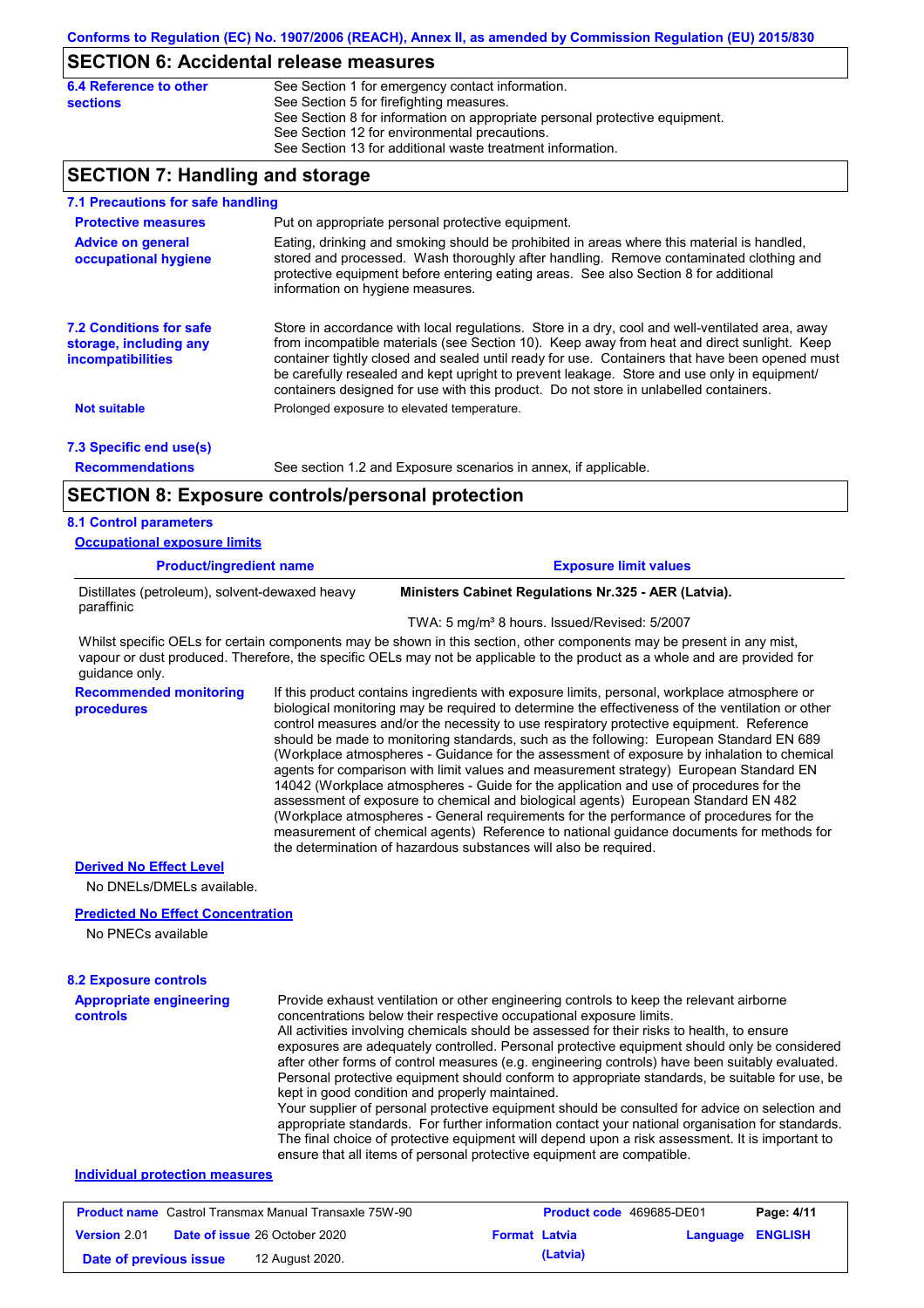# **SECTION 8: Exposure controls/personal protection**

| <b>Hygiene measures</b>       | Wash hands, forearms and face thoroughly after handling chemical products, before eating,<br>smoking and using the lavatory and at the end of the working period. Ensure that eyewash<br>stations and safety showers are close to the workstation location.                                                                                                                                                                                                                                                                                                                                                                                       |
|-------------------------------|---------------------------------------------------------------------------------------------------------------------------------------------------------------------------------------------------------------------------------------------------------------------------------------------------------------------------------------------------------------------------------------------------------------------------------------------------------------------------------------------------------------------------------------------------------------------------------------------------------------------------------------------------|
| <b>Respiratory protection</b> | In case of insufficient ventilation, wear suitable respiratory equipment.<br>The correct choice of respiratory protection depends upon the chemicals being handled, the<br>conditions of work and use, and the condition of the respiratory equipment. Safety procedures<br>should be developed for each intended application. Respiratory protection equipment should<br>therefore be chosen in consultation with the supplier/manufacturer and with a full assessment<br>of the working conditions.                                                                                                                                             |
| <b>Eye/face protection</b>    | Safety glasses with side shields.                                                                                                                                                                                                                                                                                                                                                                                                                                                                                                                                                                                                                 |
| <b>Skin protection</b>        |                                                                                                                                                                                                                                                                                                                                                                                                                                                                                                                                                                                                                                                   |
| <b>Hand protection</b>        | <b>General Information:</b>                                                                                                                                                                                                                                                                                                                                                                                                                                                                                                                                                                                                                       |
|                               | Because specific work environments and material handling practices vary, safety procedures<br>should be developed for each intended application. The correct choice of protective gloves<br>depends upon the chemicals being handled, and the conditions of work and use. Most gloves<br>provide protection for only a limited time before they must be discarded and replaced (even the<br>best chemically resistant gloves will break down after repeated chemical exposures).                                                                                                                                                                  |
|                               | Gloves should be chosen in consultation with the supplier / manufacturer and taking account of<br>a full assessment of the working conditions.                                                                                                                                                                                                                                                                                                                                                                                                                                                                                                    |
|                               | Recommended: Nitrile gloves.<br><b>Breakthrough time:</b>                                                                                                                                                                                                                                                                                                                                                                                                                                                                                                                                                                                         |
|                               | Breakthrough time data are generated by glove manufacturers under laboratory test conditions<br>and represent how long a glove can be expected to provide effective permeation resistance. It<br>is important when following breakthrough time recommendations that actual workplace<br>conditions are taken into account. Always consult with your glove supplier for up-to-date<br>technical information on breakthrough times for the recommended glove type.<br>Our recommendations on the selection of gloves are as follows:                                                                                                                |
|                               | Continuous contact:                                                                                                                                                                                                                                                                                                                                                                                                                                                                                                                                                                                                                               |
|                               | Gloves with a minimum breakthrough time of 240 minutes, or >480 minutes if suitable gloves<br>can be obtained.<br>If suitable gloves are not available to offer that level of protection, gloves with shorter<br>breakthrough times may be acceptable as long as appropriate glove maintenance and<br>replacement regimes are determined and adhered to.                                                                                                                                                                                                                                                                                          |
|                               | Short-term / splash protection:                                                                                                                                                                                                                                                                                                                                                                                                                                                                                                                                                                                                                   |
|                               | Recommended breakthrough times as above.<br>It is recognised that for short-term, transient exposures, gloves with shorter breakthrough times<br>may commonly be used. Therefore, appropriate maintenance and replacement regimes must<br>be determined and rigorously followed.                                                                                                                                                                                                                                                                                                                                                                  |
|                               | <b>Glove Thickness:</b>                                                                                                                                                                                                                                                                                                                                                                                                                                                                                                                                                                                                                           |
|                               | For general applications, we recommend gloves with a thickness typically greater than 0.35 mm.                                                                                                                                                                                                                                                                                                                                                                                                                                                                                                                                                    |
|                               | It should be emphasised that glove thickness is not necessarily a good predictor of glove<br>resistance to a specific chemical, as the permeation efficiency of the glove will be dependent<br>on the exact composition of the glove material. Therefore, glove selection should also be based<br>on consideration of the task requirements and knowledge of breakthrough times.<br>Glove thickness may also vary depending on the glove manufacturer, the glove type and the<br>glove model. Therefore, the manufacturers' technical data should always be taken into account<br>to ensure selection of the most appropriate glove for the task. |
|                               | Note: Depending on the activity being conducted, gloves of varying thickness may be required<br>for specific tasks. For example:                                                                                                                                                                                                                                                                                                                                                                                                                                                                                                                  |
|                               | • Thinner gloves (down to 0.1 mm or less) may be required where a high degree of manual<br>dexterity is needed. However, these gloves are only likely to give short duration protection and<br>would normally be just for single use applications, then disposed of.                                                                                                                                                                                                                                                                                                                                                                              |
|                               | • Thicker gloves (up to 3 mm or more) may be required where there is a mechanical (as well<br>as a chemical) risk i.e. where there is abrasion or puncture potential.                                                                                                                                                                                                                                                                                                                                                                                                                                                                             |

|                        | <b>Product name</b> Castrol Transmax Manual Transaxle 75W-90 |                      | <b>Product code</b> 469685-DE01 |                  | Page: 5/11 |
|------------------------|--------------------------------------------------------------|----------------------|---------------------------------|------------------|------------|
| Version 2.01           | <b>Date of issue 26 October 2020</b>                         | <b>Format Latvia</b> |                                 | Language ENGLISH |            |
| Date of previous issue | 12 August 2020.                                              |                      | (Latvia)                        |                  |            |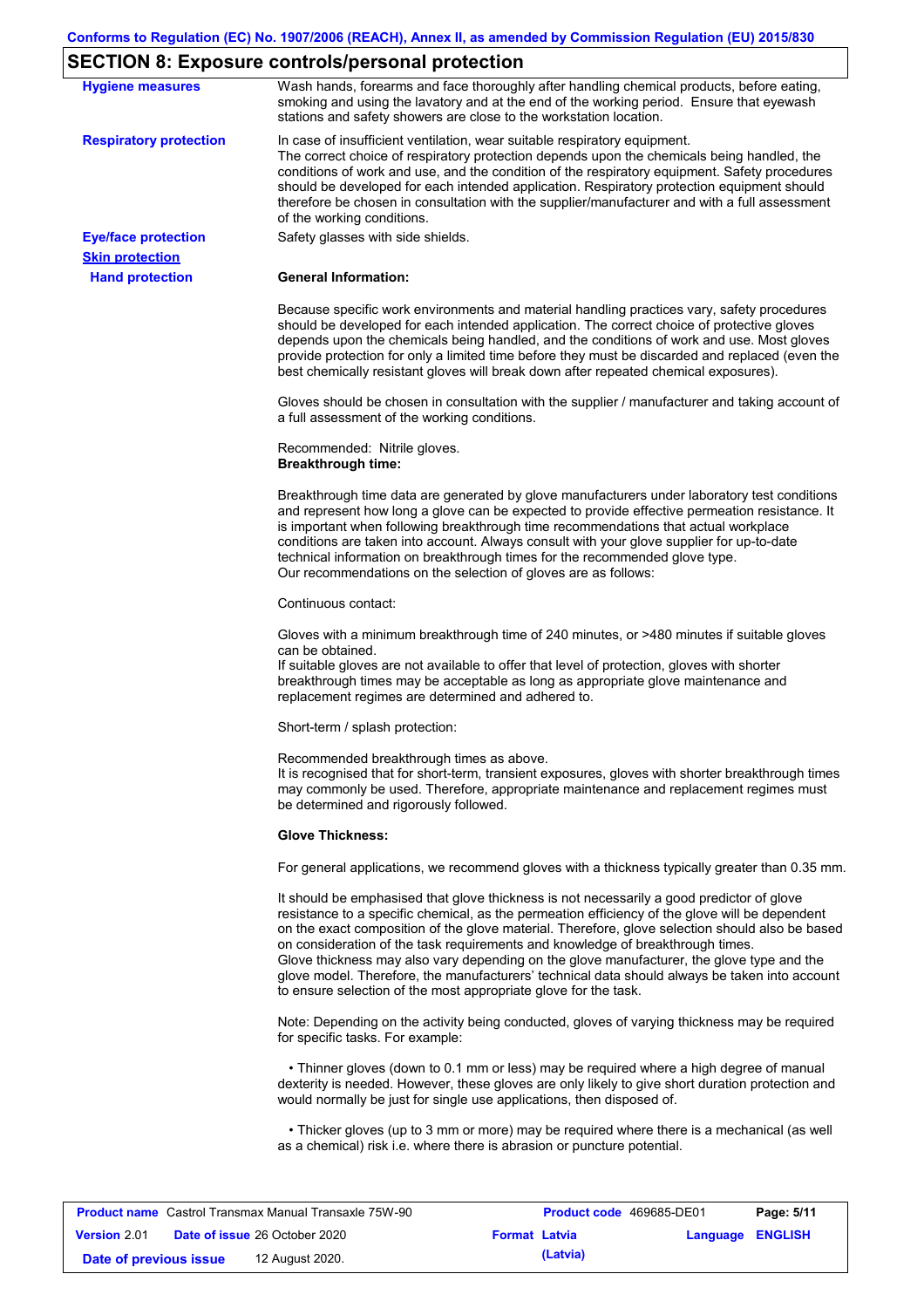# **SECTION 8: Exposure controls/personal protection**

| <b>Skin and body</b>                             | Use of protective clothing is good industrial practice.<br>Personal protective equipment for the body should be selected based on the task being<br>performed and the risks involved and should be approved by a specialist before handling this<br>product.<br>Cotton or polyester/cotton overalls will only provide protection against light superficial<br>contamination that will not soak through to the skin. Overalls should be laundered on a regular<br>basis. When the risk of skin exposure is high (e.g. when cleaning up spillages or if there is a<br>risk of splashing) then chemical resistant aprons and/or impervious chemical suits and boots<br>will be required. |
|--------------------------------------------------|---------------------------------------------------------------------------------------------------------------------------------------------------------------------------------------------------------------------------------------------------------------------------------------------------------------------------------------------------------------------------------------------------------------------------------------------------------------------------------------------------------------------------------------------------------------------------------------------------------------------------------------------------------------------------------------|
| <b>Refer to standards:</b>                       | Respiratory protection: EN 529<br>Gloves: EN 420, EN 374<br>Eye protection: EN 166<br>Filtering half-mask: EN 149<br>Filtering half-mask with valve: EN 405<br>Half-mask: EN 140 plus filter<br>Full-face mask: EN 136 plus filter<br>Particulate filters: EN 143<br>Gas/combined filters: EN 14387                                                                                                                                                                                                                                                                                                                                                                                   |
| <b>Environmental exposure</b><br><b>controls</b> | Emissions from ventilation or work process equipment should be checked to ensure they<br>comply with the requirements of environmental protection legislation. In some cases, fume<br>scrubbers, filters or engineering modifications to the process equipment will be necessary to<br>reduce emissions to acceptable levels.                                                                                                                                                                                                                                                                                                                                                         |

## **SECTION 9: Physical and chemical properties**

### **9.1 Information on basic physical and chemical properties**

#### **9.2 Other information**

No additional information.

| <b>Product name</b> Castrol Transmax Manual Transaxle 75W-90 |  |                                      | <b>Product code</b> 469685-DE01 |          | Page: 6/11              |  |
|--------------------------------------------------------------|--|--------------------------------------|---------------------------------|----------|-------------------------|--|
| <b>Version 2.01</b>                                          |  | <b>Date of issue 26 October 2020</b> | <b>Format Latvia</b>            |          | <b>Language ENGLISH</b> |  |
| Date of previous issue                                       |  | 12 August 2020.                      |                                 | (Latvia) |                         |  |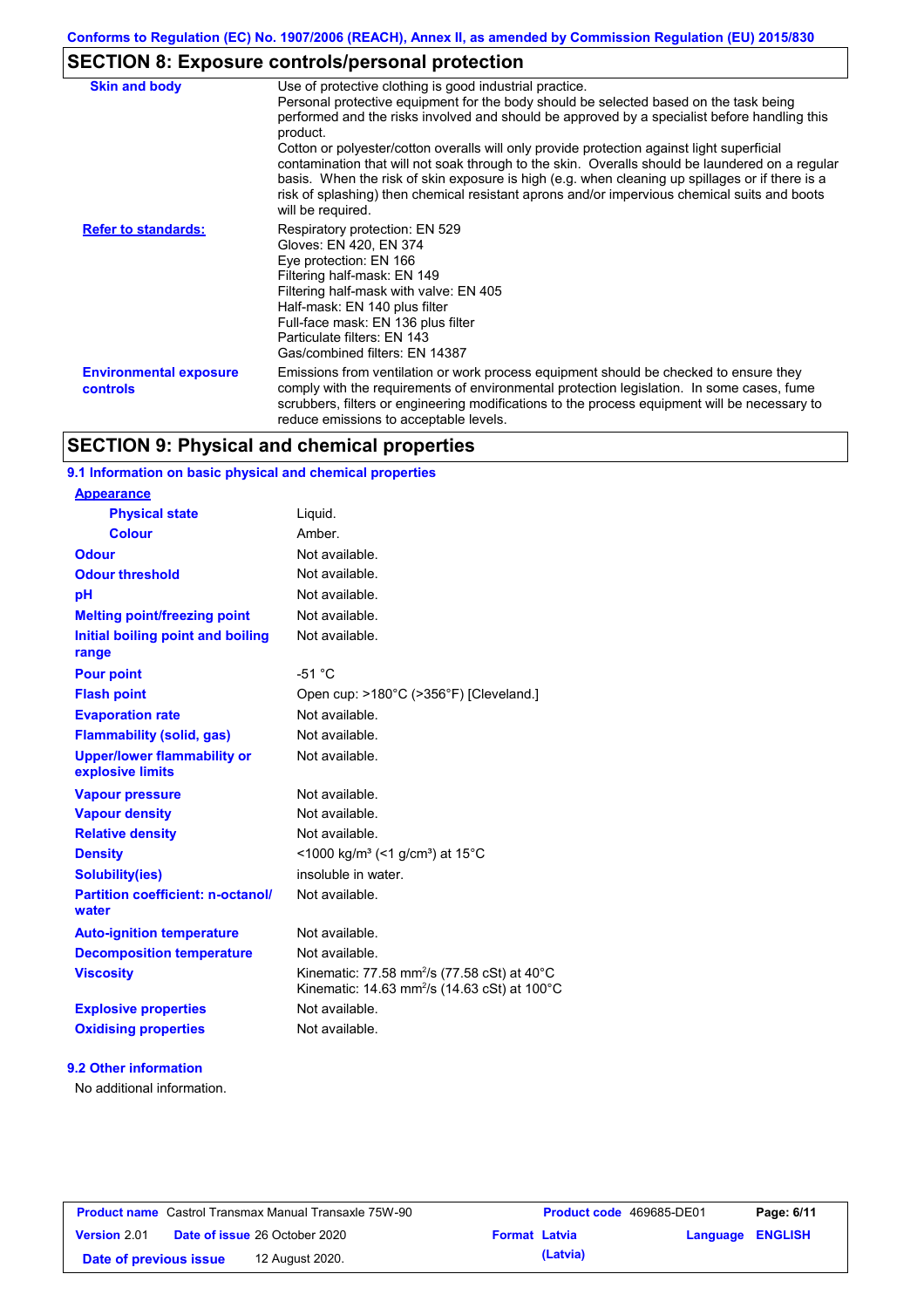| <b>SECTION 10: Stability and reactivity</b>       |                                                                                                                                                                         |  |  |  |
|---------------------------------------------------|-------------------------------------------------------------------------------------------------------------------------------------------------------------------------|--|--|--|
| <b>10.1 Reactivity</b>                            | No specific test data available for this product. Refer to Conditions to avoid and Incompatible<br>materials for additional information.                                |  |  |  |
| <b>10.2 Chemical stability</b>                    | The product is stable.                                                                                                                                                  |  |  |  |
| <b>10.3 Possibility of</b><br>hazardous reactions | Under normal conditions of storage and use, hazardous reactions will not occur.<br>Under normal conditions of storage and use, hazardous polymerisation will not occur. |  |  |  |
| <b>10.4 Conditions to avoid</b>                   | Avoid all possible sources of ignition (spark or flame).                                                                                                                |  |  |  |
| <b>10.5 Incompatible materials</b>                | Reactive or incompatible with the following materials: oxidising materials.                                                                                             |  |  |  |
| <b>10.6 Hazardous</b><br>decomposition products   | Under normal conditions of storage and use, hazardous decomposition products should not be<br>produced.                                                                 |  |  |  |

# **SECTION 11: Toxicological information**

| 11.1 Information on toxicological effects          |                                                                                                                             |
|----------------------------------------------------|-----------------------------------------------------------------------------------------------------------------------------|
| <b>Acute toxicity estimates</b>                    |                                                                                                                             |
| Not available.                                     |                                                                                                                             |
| <b>Information on likely</b><br>routes of exposure | Routes of entry anticipated: Dermal, Inhalation.                                                                            |
| <b>Potential acute health effects</b>              |                                                                                                                             |
| <b>Inhalation</b>                                  | Vapour inhalation under ambient conditions is not normally a problem due to low vapour<br>pressure.                         |
| <b>Ingestion</b>                                   | No known significant effects or critical hazards.                                                                           |
| <b>Skin contact</b>                                | Defatting to the skin. May cause skin dryness and irritation.                                                               |
| <b>Eye contact</b>                                 | No known significant effects or critical hazards.                                                                           |
|                                                    | Symptoms related to the physical, chemical and toxicological characteristics                                                |
| <b>Inhalation</b>                                  | May be harmful by inhalation if exposure to vapour, mists or fumes resulting from thermal<br>decomposition products occurs. |
| <b>Ingestion</b>                                   | No specific data.                                                                                                           |
| <b>Skin contact</b>                                | Adverse symptoms may include the following:<br>irritation<br>dryness<br>cracking                                            |
| <b>Eye contact</b>                                 | No specific data.                                                                                                           |
|                                                    | Delayed and immediate effects as well as chronic effects from short and long-term exposure                                  |
| <b>Inhalation</b>                                  | Overexposure to the inhalation of airborne droplets or aerosols may cause irritation of the<br>respiratory tract.           |
| <b>Ingestion</b>                                   | Ingestion of large quantities may cause nausea and diarrhoea.                                                               |
| <b>Skin contact</b>                                | Prolonged or repeated contact can defat the skin and lead to irritation and/or dermatitis.                                  |
| <b>Eye contact</b>                                 | Potential risk of transient stinging or redness if accidental eye contact occurs.                                           |
| <b>Potential chronic health effects</b>            |                                                                                                                             |
| <b>General</b>                                     | No known significant effects or critical hazards.                                                                           |
| <b>Carcinogenicity</b>                             | No known significant effects or critical hazards.                                                                           |
| <b>Mutagenicity</b>                                | No known significant effects or critical hazards.                                                                           |
| <b>Developmental effects</b>                       | No known significant effects or critical hazards.                                                                           |
| <b>Fertility effects</b>                           | No known significant effects or critical hazards.                                                                           |

# **SECTION 12: Ecological information**

#### **12.1 Toxicity**

**Environmental hazards** Not classified as dangerous

#### **12.2 Persistence and degradability**

Partially biodegradable.

#### **12.3 Bioaccumulative potential**

This product is not expected to bioaccumulate through food chains in the environment.

| <b>Product name</b> Castrol Transmax Manual Transaxle 75W-90 |  |                                      | Product code 469685-DE01 |          | Page: 7/11       |  |
|--------------------------------------------------------------|--|--------------------------------------|--------------------------|----------|------------------|--|
| Version 2.01                                                 |  | <b>Date of issue 26 October 2020</b> | <b>Format Latvia</b>     |          | Language ENGLISH |  |
| Date of previous issue                                       |  | 12 August 2020.                      |                          | (Latvia) |                  |  |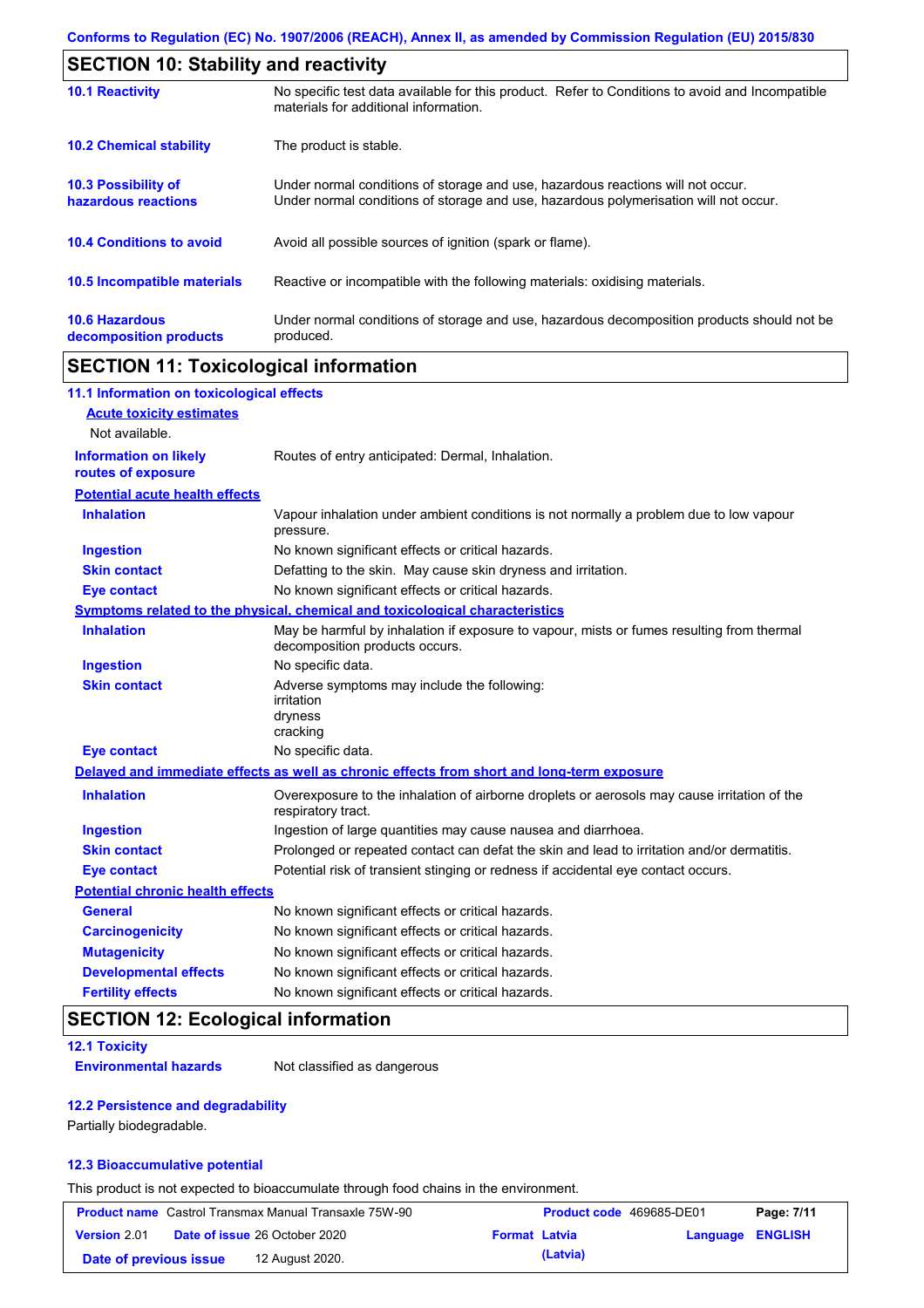## **SECTION 12: Ecological information**

| <b>12.4 Mobility in soil</b>                            |                                                                      |
|---------------------------------------------------------|----------------------------------------------------------------------|
| <b>Soil/water partition</b><br><b>coefficient (Koc)</b> | Not available.                                                       |
| <b>Mobility</b>                                         | Spillages may penetrate the soil causing ground water contamination. |

#### **12.5 Results of PBT and vPvB assessment**

Product does not meet the criteria for PBT or vPvB according to Regulation (EC) No. 1907/2006, Annex XIII.

| 12.6 Other adverse effects          |                                                                                                                           |
|-------------------------------------|---------------------------------------------------------------------------------------------------------------------------|
| <b>Other ecological information</b> | Spills may form a film on water surfaces causing physical damage to organisms. Oxygen<br>transfer could also be impaired. |
|                                     |                                                                                                                           |

## **SECTION 13: Disposal considerations**

## **13.1 Waste treatment methods**

**Product**

```
Methods of disposal
```
Where possible, arrange for product to be recycled. Dispose of via an authorised person/ licensed waste disposal contractor in accordance with local regulations.

**Hazardous waste** Yes.

#### **European waste catalogue (EWC)**

| Waste code | <b>Waste designation</b>                |
|------------|-----------------------------------------|
| 13 02 08*  | other engine, gear and lubricating oils |

However, deviation from the intended use and/or the presence of any potential contaminants may require an alternative waste disposal code to be assigned by the end user.

#### **Packaging**

| <b>Methods of disposal</b> | Where possible, arrange for product to be recycled. Dispose of via an authorised person/<br>licensed waste disposal contractor in accordance with local regulations.                                                                    |
|----------------------------|-----------------------------------------------------------------------------------------------------------------------------------------------------------------------------------------------------------------------------------------|
| <b>Special precautions</b> | This material and its container must be disposed of in a safe way. Empty containers or liners<br>may retain some product residues. Avoid dispersal of spilt material and runoff and contact with<br>soil, waterways, drains and sewers. |
| <b>References</b>          | Commission 2014/955/EU<br>Directive 2008/98/EC                                                                                                                                                                                          |

# **SECTION 14: Transport information**

|                                           | <b>ADR/RID</b> | <b>ADN</b>     | <b>IMDG</b>    | <b>IATA</b>    |
|-------------------------------------------|----------------|----------------|----------------|----------------|
| 14.1 UN number                            | Not regulated. | Not regulated. | Not regulated. | Not regulated. |
| 14.2 UN proper<br>shipping name           |                |                | -              |                |
| <b>14.3 Transport</b><br>hazard class(es) |                |                |                |                |
| 14.4 Packing<br>group                     |                |                |                |                |
| 14.5<br><b>Environmental</b><br>hazards   | No.            | No.            | No.            | No.            |
| <b>Additional</b><br><b>information</b>   |                |                |                |                |

**14.6 Special precautions for user** Not available.

| <b>14.7 Transport in bulk</b>  | N |
|--------------------------------|---|
| according to Annex II of       |   |
| <b>Marpol and the IBC Code</b> |   |

Not available.

| <b>Product name</b> Castrol Transmax Manual Transaxle 75W-90 |                                      |                      | <b>Product code</b> 469685-DE01 |                         | Page: 8/11 |
|--------------------------------------------------------------|--------------------------------------|----------------------|---------------------------------|-------------------------|------------|
| <b>Version</b> 2.01                                          | <b>Date of issue 26 October 2020</b> | <b>Format Latvia</b> |                                 | <b>Language ENGLISH</b> |            |
| Date of previous issue                                       | 12 August 2020.                      |                      | (Latvia)                        |                         |            |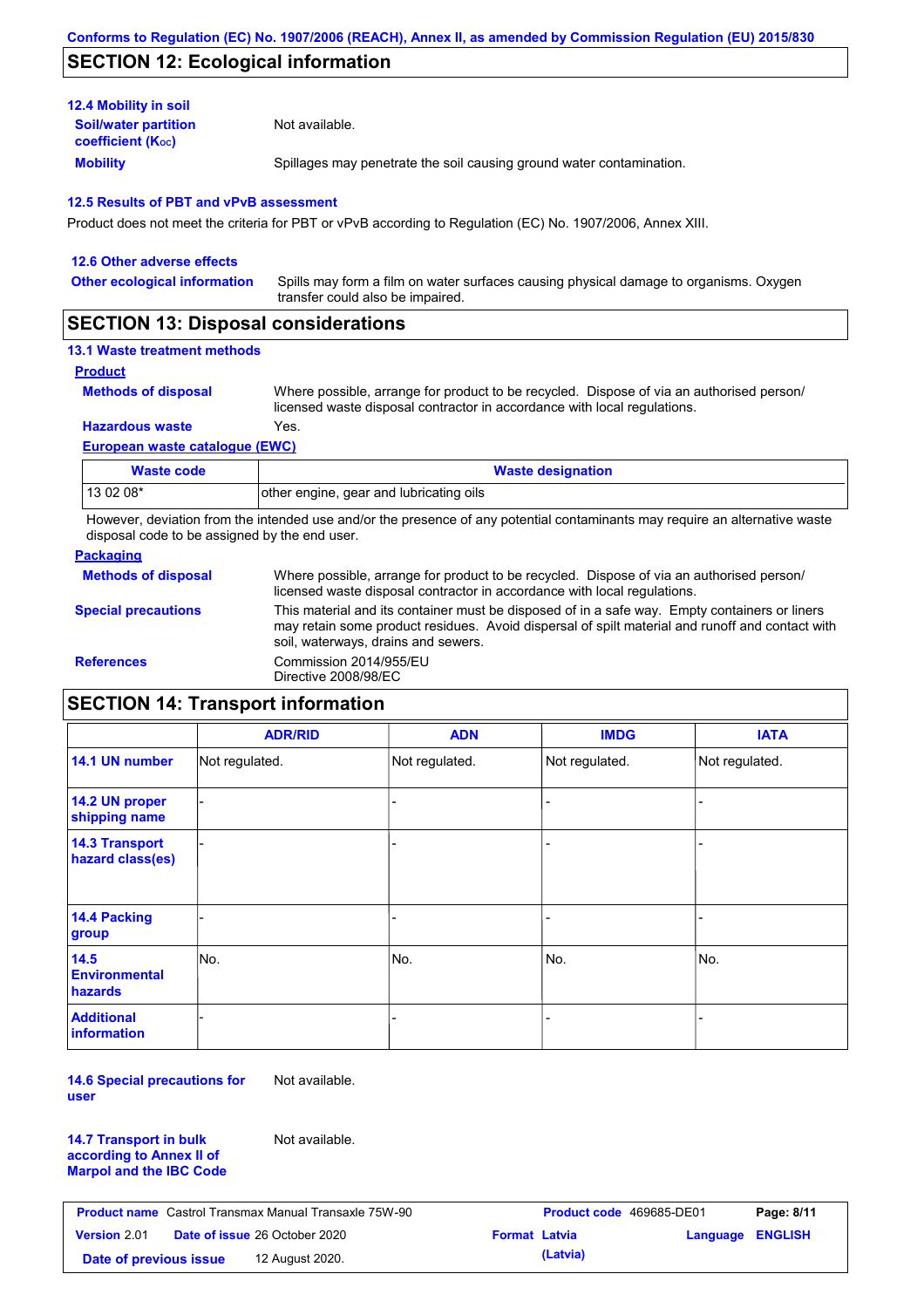# **SECTION 15: Regulatory information**

|                                                                 | 15.1 Safety, health and environmental regulations/legislation specific for the substance or mixture                            |
|-----------------------------------------------------------------|--------------------------------------------------------------------------------------------------------------------------------|
| EU Regulation (EC) No. 1907/2006 (REACH)                        |                                                                                                                                |
| Annex XIV - List of substances subject to authorisation         |                                                                                                                                |
| <b>Annex XIV</b>                                                |                                                                                                                                |
| None of the components are listed.                              |                                                                                                                                |
| <b>Substances of very high concern</b>                          |                                                                                                                                |
| None of the components are listed.                              |                                                                                                                                |
| <b>Other regulations</b>                                        |                                                                                                                                |
| <b>REACH Status</b>                                             | The company, as identified in Section 1, sells this product in the EU in compliance with the<br>current requirements of REACH. |
| <b>United States inventory</b><br>(TSCA 8b)                     | All components are active or exempted.                                                                                         |
| <b>Australia inventory (AICS)</b>                               | All components are listed or exempted.                                                                                         |
| <b>Canada inventory</b>                                         | All components are listed or exempted.                                                                                         |
| <b>China inventory (IECSC)</b>                                  | All components are listed or exempted.                                                                                         |
| <b>Japan inventory (ENCS)</b>                                   | All components are listed or exempted.                                                                                         |
| <b>Korea inventory (KECI)</b>                                   | All components are listed or exempted.                                                                                         |
| <b>Philippines inventory</b><br>(PICCS)                         | All components are listed or exempted.                                                                                         |
| <b>Taiwan Chemical</b><br><b>Substances Inventory</b><br>(TCSI) | All components are listed or exempted.                                                                                         |
| Ozone depleting substances (1005/2009/EU)                       |                                                                                                                                |
| Not listed.                                                     |                                                                                                                                |
| Prior Informed Consent (PIC) (649/2012/EU)<br>Not listed.       |                                                                                                                                |
|                                                                 |                                                                                                                                |
| <b>EU - Water framework directive - Priority substances</b>     |                                                                                                                                |
| None of the components are listed.                              |                                                                                                                                |
| <b>Seveso Directive</b>                                         |                                                                                                                                |

This product is not controlled under the Seveso Directive.

| <b>15.2 Chemical safety</b> | A Chemical Safety Assessment has been carried out for one or more of the substances within  |
|-----------------------------|---------------------------------------------------------------------------------------------|
| assessment                  | this mixture. A Chemical Safety Assessment has not been carried out for the mixture itself. |

## **SECTION 16: Other information**

| <b>Abbreviations and acronyms</b>                            | ADN = European Provisions concerning the International Carriage of Dangerous Goods by<br>Inland Waterway                                                                                                                  |            |  |  |  |  |
|--------------------------------------------------------------|---------------------------------------------------------------------------------------------------------------------------------------------------------------------------------------------------------------------------|------------|--|--|--|--|
|                                                              | ADR = The European Agreement concerning the International Carriage of Dangerous Goods by<br>Road                                                                                                                          |            |  |  |  |  |
|                                                              | ATE = Acute Toxicity Estimate                                                                                                                                                                                             |            |  |  |  |  |
|                                                              | <b>BCF</b> = Bioconcentration Factor                                                                                                                                                                                      |            |  |  |  |  |
|                                                              | CAS = Chemical Abstracts Service                                                                                                                                                                                          |            |  |  |  |  |
|                                                              | CLP = Classification, Labelling and Packaging Regulation [Regulation (EC) No. 1272/2008]                                                                                                                                  |            |  |  |  |  |
|                                                              | CSA = Chemical Safety Assessment                                                                                                                                                                                          |            |  |  |  |  |
|                                                              | CSR = Chemical Safety Report                                                                                                                                                                                              |            |  |  |  |  |
|                                                              | DMEL = Derived Minimal Effect Level                                                                                                                                                                                       |            |  |  |  |  |
|                                                              | DNEL = Derived No Effect Level<br>EINECS = European Inventory of Existing Commercial chemical Substances                                                                                                                  |            |  |  |  |  |
|                                                              |                                                                                                                                                                                                                           |            |  |  |  |  |
|                                                              | ES = Exposure Scenario                                                                                                                                                                                                    |            |  |  |  |  |
|                                                              | EUH statement = CLP-specific Hazard statement                                                                                                                                                                             |            |  |  |  |  |
|                                                              | EWC = European Waste Catalogue                                                                                                                                                                                            |            |  |  |  |  |
|                                                              | GHS = Globally Harmonized System of Classification and Labelling of Chemicals<br>IATA = International Air Transport Association                                                                                           |            |  |  |  |  |
|                                                              |                                                                                                                                                                                                                           |            |  |  |  |  |
|                                                              | IBC = Intermediate Bulk Container                                                                                                                                                                                         |            |  |  |  |  |
|                                                              | <b>IMDG = International Maritime Dangerous Goods</b>                                                                                                                                                                      |            |  |  |  |  |
|                                                              | LogPow = logarithm of the octanol/water partition coefficient<br>MARPOL = International Convention for the Prevention of Pollution From Ships, 1973 as<br>modified by the Protocol of 1978. ("Marpol" = marine pollution) |            |  |  |  |  |
|                                                              |                                                                                                                                                                                                                           |            |  |  |  |  |
|                                                              |                                                                                                                                                                                                                           |            |  |  |  |  |
|                                                              | OECD = Organisation for Economic Co-operation and Development                                                                                                                                                             |            |  |  |  |  |
|                                                              | PBT = Persistent, Bioaccumulative and Toxic                                                                                                                                                                               |            |  |  |  |  |
| <b>Product name</b> Castrol Transmax Manual Transaxle 75W-90 | Product code 469685-DE01                                                                                                                                                                                                  | Page: 9/11 |  |  |  |  |
| <b>Version 2.01</b>                                          | <b>Language ENGLISH</b><br><b>Date of issue 26 October 2020</b><br><b>Format Latvia</b>                                                                                                                                   |            |  |  |  |  |

**Date of previous issue (Latvia)** 12 August 2020.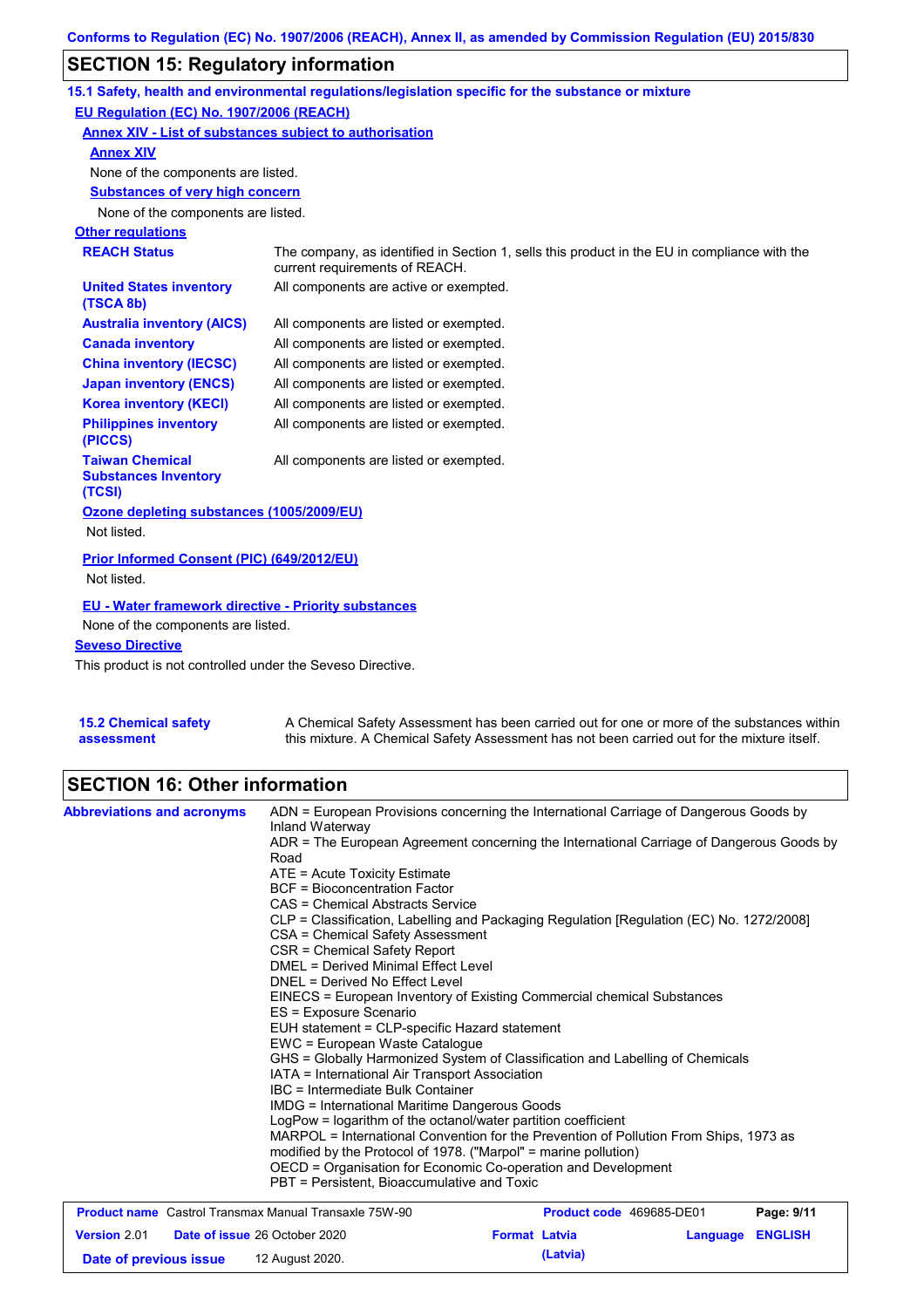### **SECTION 16: Other information**

PNEC = Predicted No Effect Concentration REACH = Registration, Evaluation, Authorisation and Restriction of Chemicals Regulation [Regulation (EC) No. 1907/2006] RID = The Regulations concerning the International Carriage of Dangerous Goods by Rail RRN = REACH Registration Number SADT = Self-Accelerating Decomposition Temperature SVHC = Substances of Very High Concern STOT-RE = Specific Target Organ Toxicity - Repeated Exposure STOT-SE = Specific Target Organ Toxicity - Single Exposure TWA = Time weighted average UN = United Nations UVCB = Complex hydrocarbon substance VOC = Volatile Organic Compound vPvB = Very Persistent and Very Bioaccumulative Varies = may contain one or more of the following 64741-88-4 / RRN 01-2119488706-23, 64741-89-5 / RRN 01-2119487067-30, 64741-95-3 / RRN 01-2119487081-40, 64741-96-4/ RRN 01-2119483621-38, 64742-01-4 / RRN 01-2119488707-21, 64742-44-5 / RRN 01-2119985177-24, 64742-45-6, 64742-52-5 / RRN 01-2119467170-45, 64742-53-6 / RRN 01-2119480375-34, 64742-54-7 / RRN 01-2119484627-25, 64742-55-8 / RRN 01-2119487077-29, 64742-56-9 / RRN 01-2119480132-48, 64742-57-0 / RRN 01-2119489287-22, 64742-58-1, 64742-62-7 / RRN 01-2119480472-38, 64742-63-8, 64742-65-0 / RRN 01-2119471299-27, 64742-70-7 / RRN 01-2119487080-42, 72623-85-9 / RRN 01-2119555262-43, 72623-86-0 / RRN 01-2119474878-16, 72623-87-1 / RRN 01-2119474889-13

#### **Procedure used to derive the classification according to Regulation (EC) No. 1272/2008 [CLP/GHS]**

| <b>Classification</b><br>Not classified.               |                            | <b>Justification</b>                          |  |
|--------------------------------------------------------|----------------------------|-----------------------------------------------|--|
|                                                        |                            |                                               |  |
| <b>Full text of abbreviated H</b><br><b>statements</b> | H304                       | May be fatal if swallowed and enters airways. |  |
| <b>Full text of classifications</b><br>[CLP/GHS]       | Asp. Tox. 1, H304          | <b>ASPIRATION HAZARD - Category 1</b>         |  |
| <b>History</b>                                         |                            |                                               |  |
| Date of issue/Date of<br><b>revision</b>               | 26/10/2020.                |                                               |  |
| Date of previous issue                                 | 12/08/2020.                |                                               |  |
| <b>Prepared by</b>                                     | <b>Product Stewardship</b> |                                               |  |

#### **Indicates information that has changed from previously issued version.**

#### **Notice to reader**

All reasonably practicable steps have been taken to ensure this data sheet and the health, safety and environmental information contained in it is accurate as of the date specified below. No warranty or representation, express or implied is made as to the accuracy or completeness of the data and information in this data sheet.

The data and advice given apply when the product is sold for the stated application or applications. You should not use the product other than for the stated application or applications without seeking advice from BP Group.

It is the user's obligation to evaluate and use this product safely and to comply with all applicable laws and regulations. The BP Group shall not be responsible for any damage or injury resulting from use, other than the stated product use of the material, from any failure to adhere to recommendations, or from any hazards inherent in the nature of the material. Purchasers of the product for supply to a third party for use at work, have a duty to take all necessary steps to ensure that any person handling or using the product is provided with the information in this sheet. Employers have a duty to tell employees and others who may be affected of any hazards described in this sheet and of any precautions that should be taken. You can contact the BP Group to ensure that this document is the most current available. Alteration of this document is strictly prohibited.

| <b>Product name</b> Castrol Transmax Manual Transaxle 75W-90 |  |                                      |  | Product code 469685-DE01 |                  | Page: 10/11 |
|--------------------------------------------------------------|--|--------------------------------------|--|--------------------------|------------------|-------------|
| <b>Version 2.01</b>                                          |  | <b>Date of issue 26 October 2020</b> |  | <b>Format Latvia</b>     | Language ENGLISH |             |
| Date of previous issue                                       |  | 12 August 2020.                      |  | (Latvia)                 |                  |             |